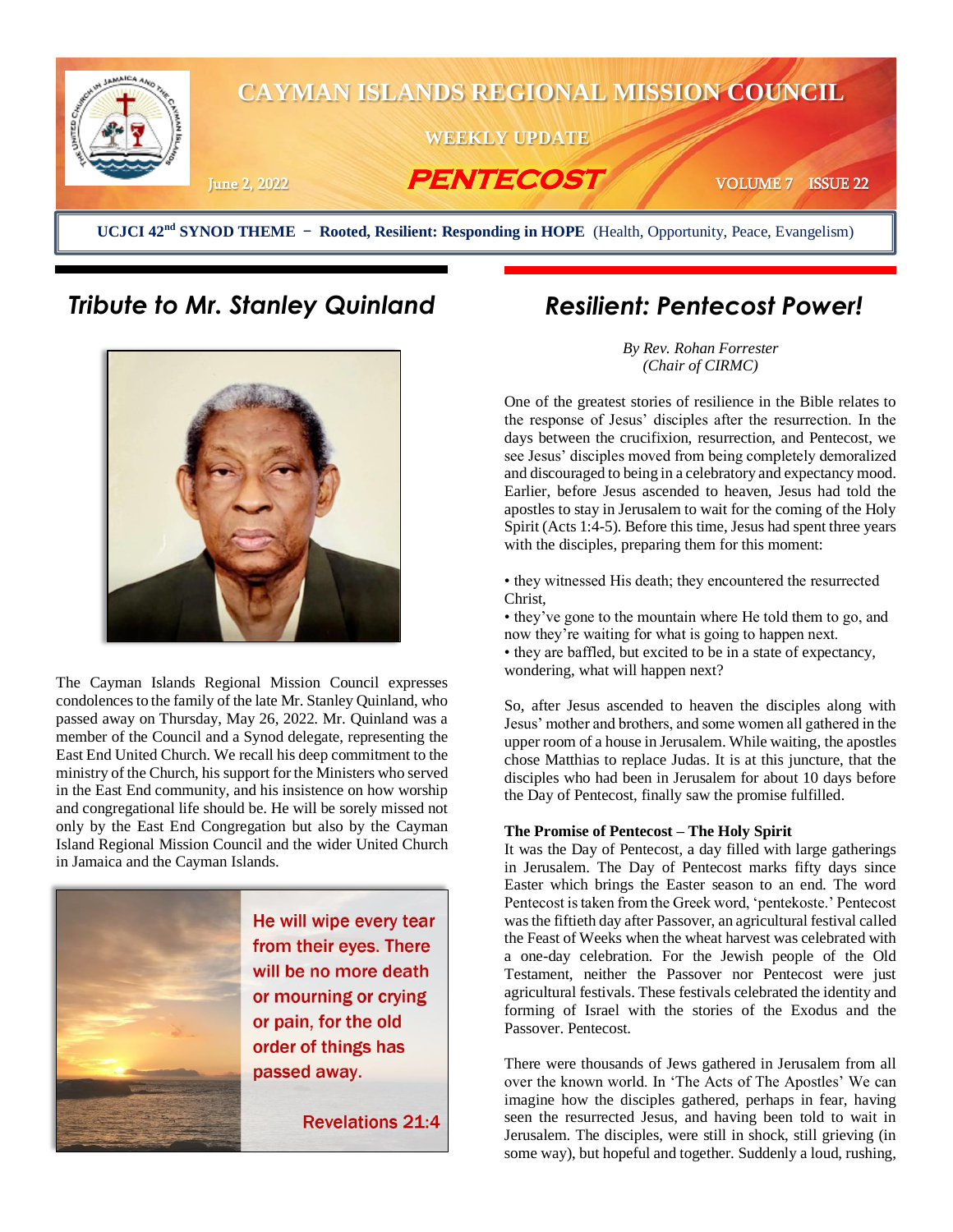violent wind fills the room, and the Holy Spirit descends upon them like tongues of fire…seems hard to believe! It seems like a crazy scene – people start hearing words in their own language and are amazed, some thought the disciples had been drinking.

Jesus had described the Spirit as wind before (John 3:8) and the sound of mighty rushing wind from heaven now marked the arrival of the Holy Spirit on this day. The writer of Acts describes what looked like tongues of fire dividing and resting on each of the apostles. The Holy Spirit gave them the ability to instantly speak in other languages and dialects.

All this noise and activity drew a crowd of people. These people were amazed because they could hear the apostles speak in their own language. Some were asking what it meant. Others made fun of them and thought they were drunk.

Pentecost is about God giving to God's people the way of life by which they must now carry on, to be empowered to be active Christians. How appropriate then for God to send the Holy Spirit on these disciples. Pentecost reminds us that the risen Jesus is for everybody. It is at this point that we see a complete transformation in these men  $-$  as we also see in virtually every other witness of the resurrected Jesus. They are first thrilled at their new understanding of the Holy Spirit in light of Jesus' teaching as well as their newfound power and boldness.

The truth of Pentecost is that the same power that transformed the early disciples is also available to transform and change us today. The coming of the Holy Spirit on Pentecost gave birth to a resilient identity of who we are as followers of Christ. Despite the feeling of uncertainty, doubt, and inadequacy, the disciples bounce back to experience intimacy with Jesus Christ in the following ways:

#### **The Posture of Pentecost – WORK**

At Pentecost, you and I are called away from our roles as spectators into the role of central characters in God's work of redemption and salvation. As a result of Pentecost, we do not watch what somebody else is doing for God but are being equipped by the power of the Holy Spirit so we can become actively involved in the work of salvation and redemption. That is what Pentecost is all about; it is the day Jesus officially transfers to His disciples the responsibility of spreading the message of salvation. The truth is, we are called to connect with the world we live in (the community) without separating ourselves from the world around us.

Think about any event in your life when you began by watching what somebody else was doing, then suddenly all that changes—the responsibility to work was passed to you. It is one thing to watch while somebody else does all the work. It is another matter to do the job yourself. However, that is what God called those disciples to do on the Day of Pentecost.

Pentecost should remind every Christian of the role and work of the Holy Spirit, so we can do the work of discipleship. We cannot preach to bring about conversion unless we have received and depend on the Holy Spirit. We cannot pray, sing, serve or live faithfully as Christians unless and until we have been empowered and enlightened by the Holy Spirit. It is the Holy Spirit who fueled the fire that started the movement of the Early Church and continues to fuel the fire that keeps the movement going.

#### **The Power of Pentecost – WITNESS**

Think of the disciples before Pentecost. They certainly believed in Jesus before Pentecost, but they give no evidence of power to live out His truths. Instead, they were fearful, hiding behind locked doors. At Pentecost, all of that changed. The disciples became bold and forceful, empowered by the Holy Spirit, to go into the streets and share the gospel of Christ.

On the Day of Pentecost, the Holy Spirit came in 'power' to empower the disciples to continue to bear witness to Christ. The word translated 'power' is in the Greek 'Dunamis'. Dunamis is a word that refers to "strength, power, or ability." Dunamis is not just any power; the word refers to miraculous power or marvelous works. Dunamis can also refer to "moral power and excellence of soul." Dunamis is the root word of our English words dynamite, dynamo, and dynamic.

On the Day of Pentecost, the disciples realized that Christ empowers us by the Holy Spirit to be witnesses to the truth that Jesus Christ saves. We are therefore empowered to speak in His power in boldness, that Jesus Christ is the Only Way, the Only Truth, the Only Life, the Only way of salvation.

On the Day of Pentecost, we remember Jesus' last words before His ascension as recorded in Acts 1:8. Jesus said: "you will receive power when the Holy Spirit comes upon you. And you will be my witnesses, telling people about me everywhere, in Jerusalem, throughout Judea, in Samaria, and to the ends of the earth." (Acts 1:8). So, on the day of Pentecost, the disciples were filled with Dunamis power. Today, we are empowered by the same Holy Spirit to be Dunamis disciples, dynamite disciples, and dynamic disciples.

We cannot truly and faithfully live the Christian life in our own power, but in Christ's. The Holy Spirit is our Comforter, our Counsellor, our Helper, our Encourager, our Advocate, in Greek the Paraclete, or paráklētos, the one who consoles or comforts, the one who encourages, the one who uplifts; the one who refreshes, the one who intercedes on our behalf as our advocate with God the Father. The Holy Spirit also gives each of us gifts, skills, and abilities that we must use for God's glory. The Holy Spirit produces fruit in each of our lives as we witness in word and action.

So, as we celebrate Pentecost Sunday, we celebrate the birth of the church and the coming of the Holy Spirit; we celebrate the resilient nature of the Church that is no longer timid people, hiding away, instead, filled with the power and boldness of the Holy Spirit outside and into the street and 3,000 people were saved that day. Could that happen today? Yes, it can! God has not changed. His power has not diminished. The Holy Spirit still operates in power in our lives. The truth of the Gospel still changes and transforms lives today and Christ uses ordinary people like you and me to share the truth of who Jesus is with others.

#### **The Practice of Pentecost – WORSHIP**

With the birth of the Church, four practices stand out: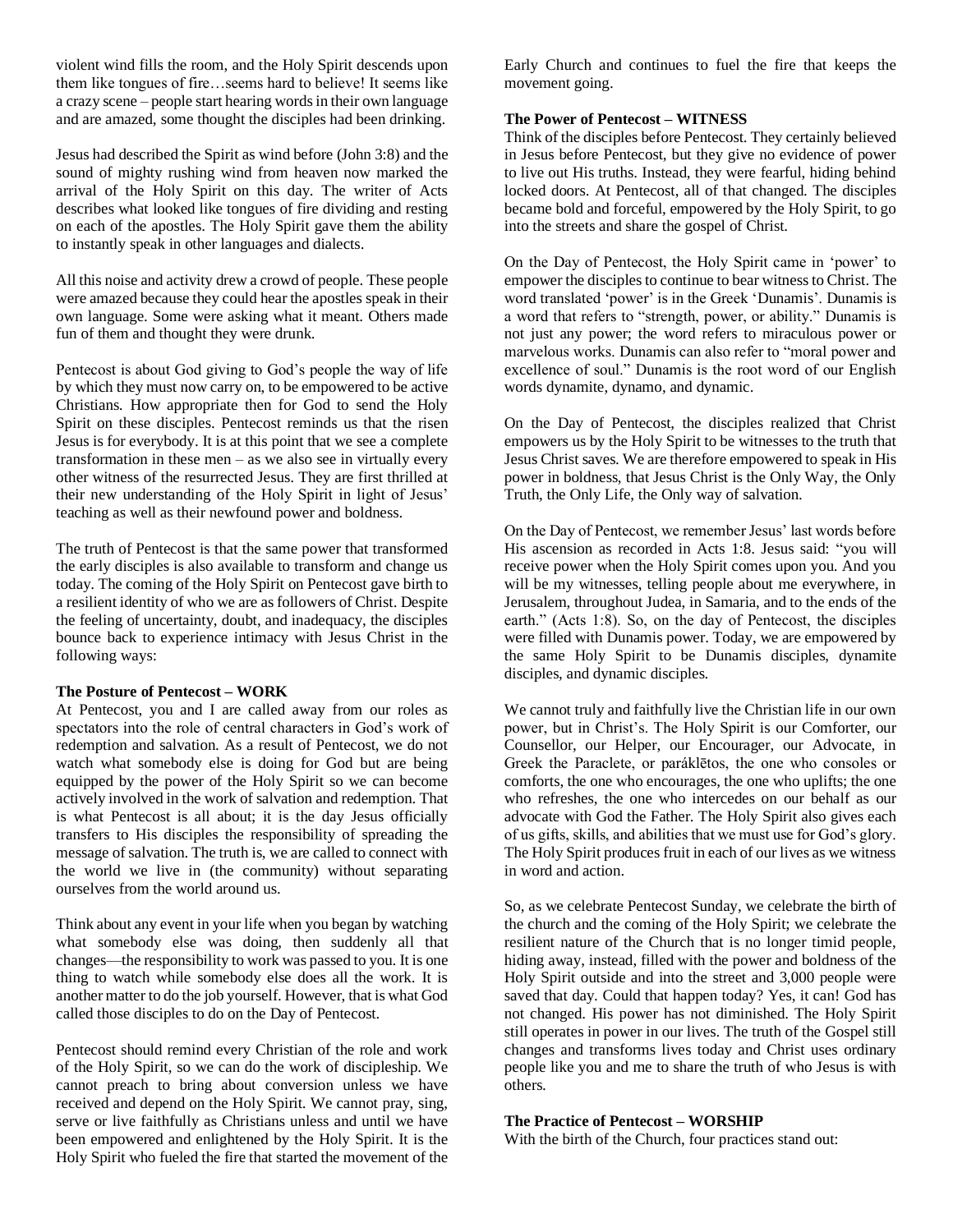**1.** It was a learning church. There were 3,120 people, who devoted themselves to the apostles' teaching. They took the didache (teaching) seriously. Today we do not have the disciples, but we do have their teachings as well as the prophetic teachings of the Old Testament, which the early church had, and the teachings as recorded and preserved for us by the Holy Spirit in the New Testament. The Holy Spirit gave birth to a biblical church, committed to the Word of God.

The Holy Spirit is teaching the church right now to do new things, to learn new technology, to appreciate the hard work of many we have taken for granted, to hear the cry of the poor and speak for justice, to pay attention to the environment, to listen to the hearts of people we have been too busy to engage.

**2.** It was a caring church. They were involved in the practice of fellowship. They came together in intimate groupings. They saw everything they had was God's, given to them to use. They shared with each other, as common, all that they had. Some sold their possessions and goods. Not all did because it tells us later that they met in each other's homes.

The church is not a self-made organization. That is why the sin of Ananias and Sapphira was the sin of hypocrisy and lying which came out of covetousness. Therefore, you and I have to decide how we deal with what God has given to us in a way that serves the greater good of the kingdom of God. We're called to be concerned about the poor, both within the church and outside of the church. We're called to have a sense of global concern, aware that one-fifth to one-sixth of the world lives below the poverty level and since Covid-19, this has changed significantly.

**3.** It was a worshiping church. These early believers met together regularly to break bread and pray together. Their worship was formal in the Temple. And their worship was informal, meeting in their individual homes. Their worship was both joyful and dignified, celebrative, and reverent.

**4.** It was an evangelizing church. The teaching that nourished the believers was balanced by a continuing emphasis on the kerugma that called others to repentance and faith. "And the Lord added to their number daily those who were being saved" (Acts 2:47). Evangelism is central to our work. You and I are called to share our faith individually and corporately.

Christ calls us to be a Spirit-led people, a Spirit-led Church that unreservedly spread the gospel through different methods of evangelism, such as lifestyle, friendship, Internet, Home Group, and Street evangelism. Unless the Holy Spirit saturates our entire life, we remain powerless and hard-pressed by the challenges of life. Let us, therefore, reflect the change illustrated by the famous English 18th Century Poet William Blake who wrote of Pentecost:

"Unless the eye catch fire, The God will not be seen. Unless the ear catch fire, The God will not be heard. Unless the tongue catch fire, The God will not be named.

Unless the heart catch fire, The God will not be loved. Unless the mind catch fire, The God will not be known.'

Let us pray: "Spirit of the Living God, fall afresh on me. Break me, melt me, mold me, fill me, use me. Spirit of the Living God, fall afresh on me, empowering me and us to be and do all you dream of us being and doing!"

### \*\*\* *Child Month Celebration in East End and Gun Bay*

#### *By Mrs. Itza Bodden (Youth Worker)*

The East End and Gun Bay Congregation celebrated Child Month with special Services held on May 29, 2022. In Gun Bay, the Youth Group actively participated in the service by singing, praying, reading, and presenting a Solo. Many of our youth stood up at the end of the sermon indicating that they were ready to accept Jesus as their Lord and Savior. Our Minister, the leaders, and the rest of the Congregation are committed to assisting them in their journey of faith.



We also had some Spanish-speaking visitors among us who were greeted in Spanish and had the sermon translated for them. After the service, we continued our fellowship while enjoying the refreshments provided by the members of the Congregation.

In East End, the service was led by our Minister, Rev. Rohan Forrester, and Elder Ms. Melody McLean. I was grateful for the honor given to me to bring the message to both Congregations.

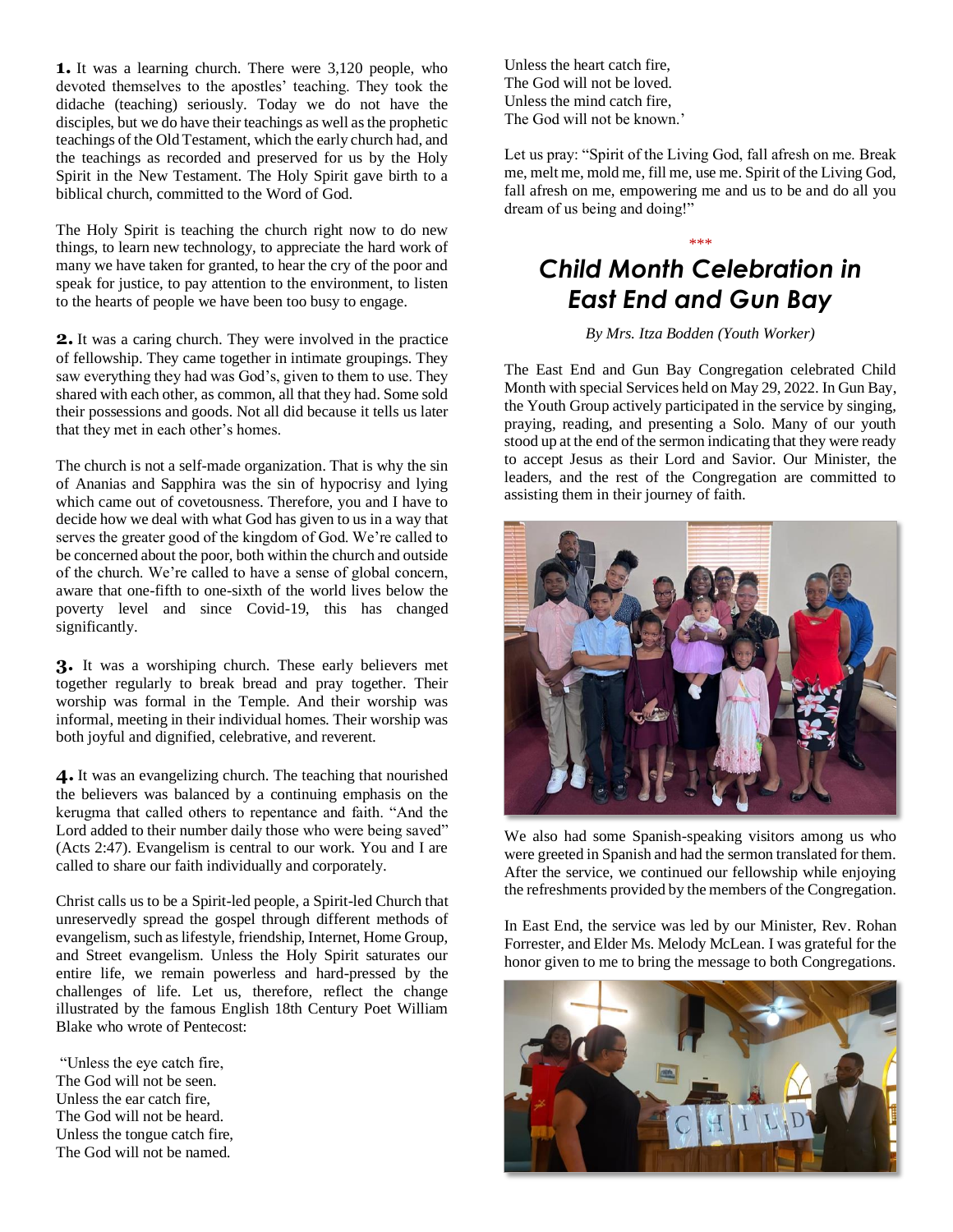## Car Wash & Cake Sale

*By Ms. Camile Watt (Youth Minister)*

On Saturday, May 28, 2022, the Savannah United Church Youth Discipleship Group, in collaboration with the Royal Cayman Island Community Policing Department, hosted a Car Wash and Cake Sale in aid of the North Sound Estate Community Park Revitalization Project. The Youth Discipleship Group is committed to making young disciples for Christ and becoming the positive change we wish to see in our community.



Special thanks to the hardworking Police Officers from the Royal Cayman Island Community Policing Department, who are dedicated to making our community safe while being great role models for our children and families.







P.O. Box 1700 Grand Cayman KY1-1109 CAYMAN ISLANDS Tel: 1 345 947-1963 Email[: rdgs@cicucjci.com](about:blank) o[r cirmcinfo@gmail.com](about:blank) Website: unitedchurch.org.ky